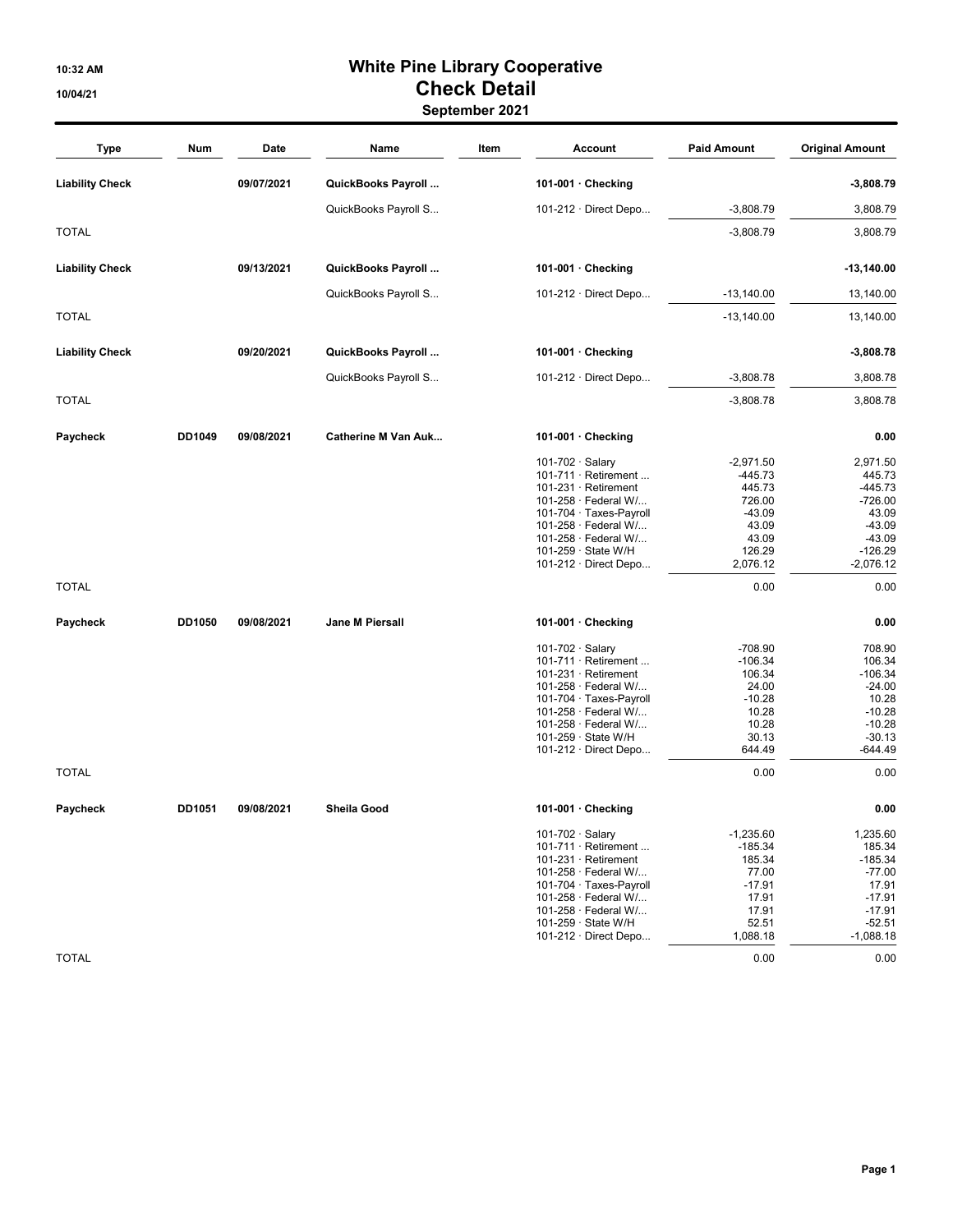# 10:32 AM White Pine Library Cooperative 10/04/21 Check Detail

| September 2021 |  |
|----------------|--|
|----------------|--|

| <b>Type</b>  | Num    | Date       | Name                       | Item | <b>Account</b>                                  | <b>Paid Amount</b> | <b>Original Amount</b> |
|--------------|--------|------------|----------------------------|------|-------------------------------------------------|--------------------|------------------------|
| Paycheck     | DD1052 | 09/14/2021 | <b>Catherine M Van Auk</b> |      | 101-001 $\cdot$ Checking                        |                    | 0.00                   |
|              |        |            |                            |      | 101-701 · Payroll Exp                           | $-7,000.00$        | 7,000.00               |
|              |        |            |                            |      | $101-711 \cdot$ Retirement                      | $-1,050.00$        | 1,050.00               |
|              |        |            |                            |      | $101-231 \cdot$ Retirement                      | 1,050.00           | $-1,050.00$            |
|              |        |            |                            |      | 101-258 · Federal W/                            | 1,551.00           | $-1,551.00$            |
|              |        |            |                            |      | 101-704 · Taxes-Payroll                         | $-101.50$          | 101.50                 |
|              |        |            |                            |      | 101-258 · Federal W/<br>101-258 · Federal W/    | 101.50<br>101.50   | $-101.50$<br>$-101.50$ |
|              |        |            |                            |      | 101-259 · State W/H                             | 297.50             | $-297.50$              |
|              |        |            |                            |      | 101-212 · Direct Depo                           | 5,050.00           | $-5,050.00$            |
| <b>TOTAL</b> |        |            |                            |      |                                                 | 0.00               | 0.00                   |
| Paycheck     | DD1053 | 09/14/2021 | Jane M Piersall            |      | 101-001 $\cdot$ Checking                        |                    | 0.00                   |
|              |        |            |                            |      | 101-701 $\cdot$ Payroll Exp                     | $-5,000.00$        | 5,000.00               |
|              |        |            |                            |      | $101-711 \cdot$ Retirement                      | $-750.00$          | 750.00                 |
|              |        |            |                            |      | $101-231 \cdot$ Retirement                      | 750.00             | $-750.00$              |
|              |        |            |                            |      | 101-258 · Federal W/                            | 670.00             | $-670.00$              |
|              |        |            |                            |      | 101-704 · Taxes-Payroll                         | $-72.50$           | 72.50                  |
|              |        |            |                            |      | 101-258 · Federal W/                            | 72.50              | $-72.50$               |
|              |        |            |                            |      | 101-258 · Federal W/                            | 72.50              | $-72.50$               |
|              |        |            |                            |      | 101-259 · State W/H                             | 212.50             | $-212.50$              |
|              |        |            |                            |      | 101-212 · Direct Depo                           | 4,045.00           | $-4,045.00$            |
| <b>TOTAL</b> |        |            |                            |      |                                                 | 0.00               | 0.00                   |
| Paycheck     | DD1054 | 09/14/2021 | Sheila Good                |      | 101-001 $\cdot$ Checking                        |                    | 0.00                   |
|              |        |            |                            |      | 101-701 $\cdot$ Payroll Exp                     | $-5,000.00$        | 5,000.00               |
|              |        |            |                            |      | 101-711 $\cdot$ Retirement                      | $-750.00$          | 750.00                 |
|              |        |            |                            |      | $101-231 \cdot$ Retirement                      | 750.00             | $-750.00$              |
|              |        |            |                            |      | 101-258 · Federal W/                            | 670.00             | $-670.00$              |
|              |        |            |                            |      | 101-704 · Taxes-Payroll                         | $-72.50$           | 72.50                  |
|              |        |            |                            |      | 101-258 · Federal W/                            | 72.50              | $-72.50$               |
|              |        |            |                            |      | 101-258 · Federal W/                            | 72.50              | $-72.50$               |
|              |        |            |                            |      | 101-259 · State W/H                             | 212.50             | $-212.50$              |
|              |        |            |                            |      | 101-212 · Direct Depo                           | 4,045.00           | $-4,045.00$            |
| <b>TOTAL</b> |        |            |                            |      |                                                 | 0.00               | 0.00                   |
| Paycheck     | DD1055 | 09/21/2021 | <b>Catherine M Van Auk</b> |      | 101-001 $\cdot$ Checking                        |                    | 0.00                   |
|              |        |            |                            |      | 101-702 $\cdot$ Salary                          | $-2.971.50$        | 2,971.50               |
|              |        |            |                            |      | $101-711 \cdot$ Retirement                      | -445.73            | 445.73                 |
|              |        |            |                            |      | $101-231 \cdot$ Retirement                      | 445.73             | $-445.73$              |
|              |        |            |                            |      | 101-258 · Federal W/                            | 726.00             | $-726.00$              |
|              |        |            |                            |      | 101-704 · Taxes-Payroll<br>101-258 · Federal W/ | $-43.09$<br>43.09  | 43.09<br>$-43.09$      |
|              |        |            |                            |      | 101-258 · Federal W/                            | 43.09              | $-43.09$               |
|              |        |            |                            |      | 101-259 · State W/H                             | 126.29             | $-126.29$              |
|              |        |            |                            |      | 101-212 $\cdot$ Direct Depo                     | 2,076.12           | $-2,076.12$            |
| <b>TOTAL</b> |        |            |                            |      |                                                 | 0.00               | 0.00                   |
| Paycheck     | DD1056 | 09/21/2021 | Jane M Piersall            |      | 101-001 $\cdot$ Checking                        |                    | 0.00                   |
|              |        |            |                            |      | 101-702 $\cdot$ Salary                          | $-708.90$          | 708.90                 |
|              |        |            |                            |      | 101-711 · Retirement                            | $-106.34$          | 106.34                 |
|              |        |            |                            |      | $101-231 \cdot$ Retirement                      | 106.34             | $-106.34$              |
|              |        |            |                            |      | 101-258 · Federal W/                            | 24.00              | $-24.00$               |
|              |        |            |                            |      | 101-704 · Taxes-Payroll                         | $-10.28$           | 10.28                  |
|              |        |            |                            |      | 101-258 · Federal W/                            | 10.28              | $-10.28$               |
|              |        |            |                            |      | 101-258 · Federal W/                            | 10.28              | $-10.28$               |
|              |        |            |                            |      | 101-259 · State W/H                             | 30.13              | $-30.13$               |
|              |        |            |                            |      | 101-212 · Direct Depo                           | 644.49             | -644.49                |
| <b>TOTAL</b> |        |            |                            |      |                                                 | 0.00               | 0.00                   |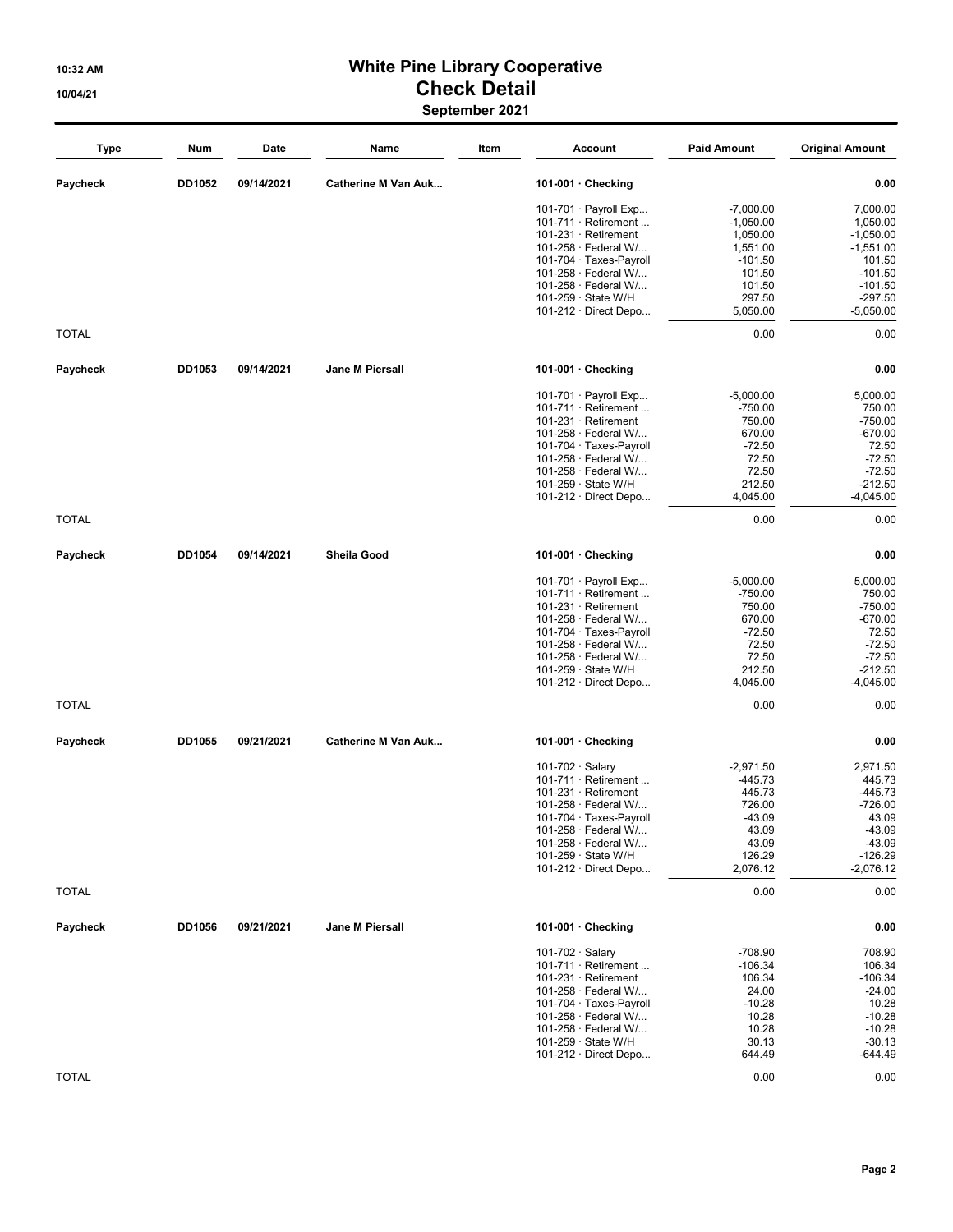#### 10:32 AM White Pine Library Cooperative 10/04/21 Check Detail September 2021

| Type                   | Num           | Date       | Name                       | Item | <b>Account</b>                                     | <b>Paid Amount</b>         | <b>Original Amount</b> |
|------------------------|---------------|------------|----------------------------|------|----------------------------------------------------|----------------------------|------------------------|
| Paycheck               | <b>DD1057</b> | 09/21/2021 | Sheila Good                |      | 101-001 · Checking                                 |                            | 0.00                   |
|                        |               |            |                            |      | 101-702 · Salary                                   | $-1,235.60$                | 1,235.60               |
|                        |               |            |                            |      | 101-711 $\cdot$ Retirement                         | $-185.34$                  | 185.34                 |
|                        |               |            |                            |      | $101-231 \cdot$ Retirement<br>101-258 · Federal W/ | 185.34<br>77.00            | $-185.34$<br>$-77.00$  |
|                        |               |            |                            |      | 101-704 · Taxes-Payroll                            | $-17.92$                   | 17.92                  |
|                        |               |            |                            |      | 101-258 · Federal W/                               | 17.92                      | $-17.92$               |
|                        |               |            |                            |      | 101-258 · Federal W/                               | 17.92                      | $-17.92$               |
|                        |               |            |                            |      | 101-259 · State W/H                                | 52.51                      | $-52.51$               |
| <b>TOTAL</b>           |               |            |                            |      | 101-212 $\cdot$ Direct Depo                        | 1,088.17<br>0.00           | $-1,088.17$<br>0.00    |
|                        |               |            |                            |      |                                                    |                            |                        |
| <b>Bill Pmt -Check</b> | 1573          | 09/03/2021 | <b>Fidelity Management</b> |      | 101-001 $\cdot$ Checking                           |                            | $-185.34$              |
| Bill                   |               | 09/03/2021 |                            |      | 101-231 · Retirement                               | $-185.34$                  | 185.34                 |
| <b>TOTAL</b>           |               |            |                            |      |                                                    | $-185.34$                  | 185.34                 |
| <b>Bill Pmt -Check</b> | 1574          | 09/03/2021 | Invesco Investment         |      | 101-001 $\cdot$ Checking                           |                            | $-106.34$              |
| Bill                   |               | 09/03/2021 |                            |      | $101-231 \cdot$ Retirement                         | $-106.34$                  | 106.34                 |
| <b>TOTAL</b>           |               |            |                            |      |                                                    | $-106.34$                  | 106.34                 |
| <b>Bill Pmt -Check</b> | 1575          | 09/03/2021 | <b>LPL</b>                 |      | 101-001 $\cdot$ Checking                           |                            | $-445.73$              |
| Bill                   |               | 09/03/2021 |                            |      | 101-231 · Retirement                               | $-445.73$                  | 445.73                 |
| <b>TOTAL</b>           |               |            |                            |      |                                                    | $-445.73$                  | 445.73                 |
| <b>Bill Pmt -Check</b> | 1643          | 09/10/2021 | Invesco Investment         |      | 101-001 $\cdot$ Checking                           |                            | $-750.00$              |
| Bill                   |               | 09/10/2021 |                            |      | $101-231 \cdot$ Retirement                         | $-750.00$                  | 750.00                 |
| <b>TOTAL</b>           |               |            |                            |      |                                                    | $-750.00$                  | 750.00                 |
| <b>Bill Pmt -Check</b> | 1644          | 09/10/2021 | <b>LPL</b>                 |      | 101-001 $\cdot$ Checking                           |                            | -1,050.00              |
| Bill                   |               | 09/10/2021 |                            |      | 101-231 · Retirement                               | $-1,050.00$                | 1,050.00               |
| <b>TOTAL</b>           |               |            |                            |      |                                                    | $-1,050.00$                | 1,050.00               |
| <b>Bill Pmt -Check</b> | 1645          | 09/10/2021 | <b>Fidelity Management</b> |      | 101-001 $\cdot$ Checking                           |                            | -750.00                |
| Bill                   |               | 09/10/2021 |                            |      | $101-231 \cdot$ Retirement                         | $-750.00$                  | 750.00                 |
| <b>TOTAL</b>           |               |            |                            |      |                                                    | $-750.00$                  | 750.00                 |
|                        |               |            |                            |      |                                                    |                            |                        |
| <b>Liability Check</b> | 1646          | 09/18/2021 | <b>IRS</b>                 |      | 101-001 $\cdot$ Checking                           |                            | -5,323.14              |
|                        |               |            |                            |      | 101-258 · Federal W/<br>101-258 · Federal W/       | $-4,545.00$<br>$-389.07$   | 4,545.00<br>389.07     |
|                        |               |            |                            |      | 101-258 · Federal W/                               | $-389.07$                  | 389.07                 |
| <b>TOTAL</b>           |               |            |                            |      |                                                    | $-5,323.14$                | 5,323.14               |
|                        |               |            |                            |      |                                                    |                            |                        |
| <b>Liability Check</b> | 1647          | 09/18/2021 | <b>State of Michigan</b>   |      | 101-001 $\cdot$ Checking                           |                            | $-1,140.36$            |
| <b>TOTAL</b>           |               |            |                            |      | 101-259 · State W/H                                | $-1,140.36$<br>$-1,140.36$ | 1,140.36<br>1,140.36   |
|                        |               |            |                            |      |                                                    |                            |                        |
| <b>Bill Pmt -Check</b> | 1648          | 09/18/2021 | <b>LPL</b>                 |      | 101-001 · Checking                                 |                            | -445.73                |
| Bill<br><b>TOTAL</b>   |               | 09/18/2021 |                            |      | 101-231 · Retirement                               | $-445.73$                  | 445.73                 |
|                        |               |            |                            |      |                                                    | $-445.73$                  | 445.73                 |